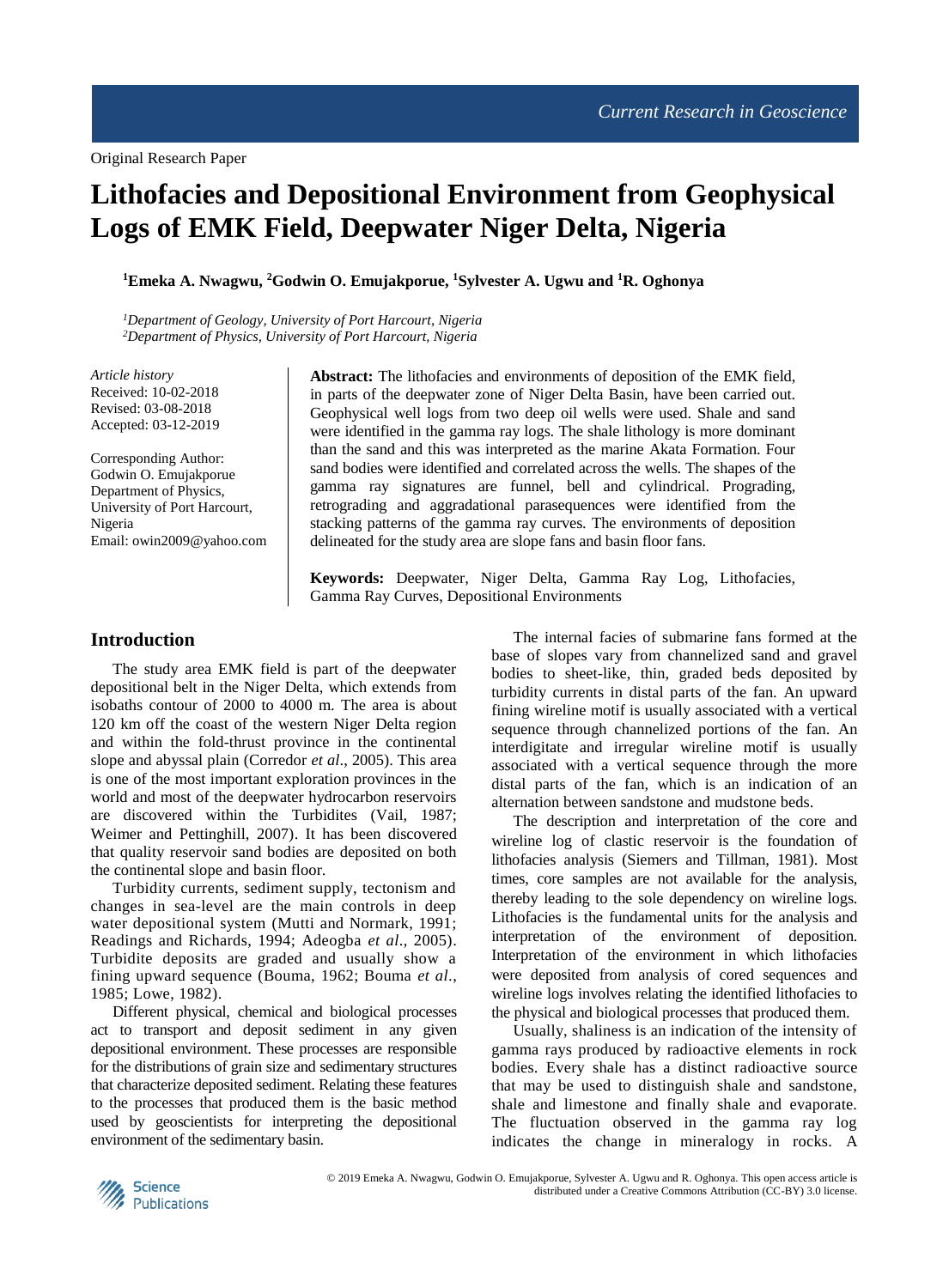radioactive element is associated with varying composition in rocks and the amount and types depend on the depositional environment**.**

Geophysical well logs are commonly used for well correlation, lithology identification and formation evaluation. Currently, well log (gamma ray) shapes are being applied in facies analysis and determination of the depositional environment. The shape of Spontaneous Potential (SP) and gamma ray logs is used for classifying sand bodies. The gamma ray log is the most widely used log for facies and sequence stratigraphy analysis because it shows a different variety of shapes, greater definition and also has more character (Dalrymple and Choi, 2007). Many researchers have applied log shapes for facies analysis. The variation in gamma ray log character may be interpreted in terms of grain size and an abrupt change in gamma ray log response is interpreted to be related to sharp lithological breaks associated with unconformities and sequence boundaries. The objectives of this study are to evaluate the facies and depositional environment of the deepwater Niger Delta The basic gamma ray log shapes used for interpreting the depositional environment are funnel, bell and cylinder. The major depositional environment in the deep water is the slope and basin floor. Deepwater hydrocarbon reservoirs can be structural or/and stratigraphy. Knowledge of the geometry, architecture, facies and reservoir quality is crucial for the exploration and exploitation of hydrocarbon in this environment.

#### *Geology of the Study Area*

The study area is located in the western deepwater zone of the Niger Delta Sedimentary Basin and it extends from isobaths contour of 2000 to 4000 m (Fig. 1). The area is about 120 km off the coast of the western Niger Delta region and within the fold-thrust province in the continental slope and abyssal plain (Corredor *et al*., 2005). The offshore depobelt of the Niger Delta is a passive margin similar to the Gulf of Mexico (Dalrymple and Choi, 2007; Emujakporue, 2017). The Niger Delta starts development from the Cretaceous to Quaternary.

The stratigraphy of the Niger Delta is divided into three diachronous units of Eocene to Recent age that forms a major regressive cycle. These stratigraphy namely from the oldest to the youngest are the Akata, Agbada and Benin Formations (Short and Stauble, 1967; Doust and Omatsola, 1990; Amajor, 1986) as shown in Fig. 2. The Niger Delta is on the  $3<sup>rd</sup>$  cycle depositional sequence in the geology of Nigeria and it is deposited in a wedge-shaped basin (Covault and GRaham, 2008). The Akata Formation consists of pro-delta shales and clays with some turbidites sand bodies and it is of Paleocene to Recent. The approximate thickness of the Akata Formation is between 600 to 7000 m. The Agbada Formation is Eocene to recent in age and consist of paralic sequences of sand and shales. The Agbada Formation has an approximate thickness of 300 to 4500 m. The Benin Formation is of Miocene to recent in age and consist of continental sands and gravels and thickness 0m to 2000 m. The Benin Formation is an overburden layer in the Niger Delta and it is not deformed and there is the absence of faulting and folding (Doust and Omatsola, 1990). Researches by some previous geologists (Doust and Omatsola, 1990; Evamy *et al*., 1978; Avbovbo, 1978) in the basin has shown that it is dominated by simple rollover structure (folding/faulting), Structure with multiple growth faults and Graben (collapsed crest) structure.



**Fig. 1:** Map of Niger Delta showing the location of the study area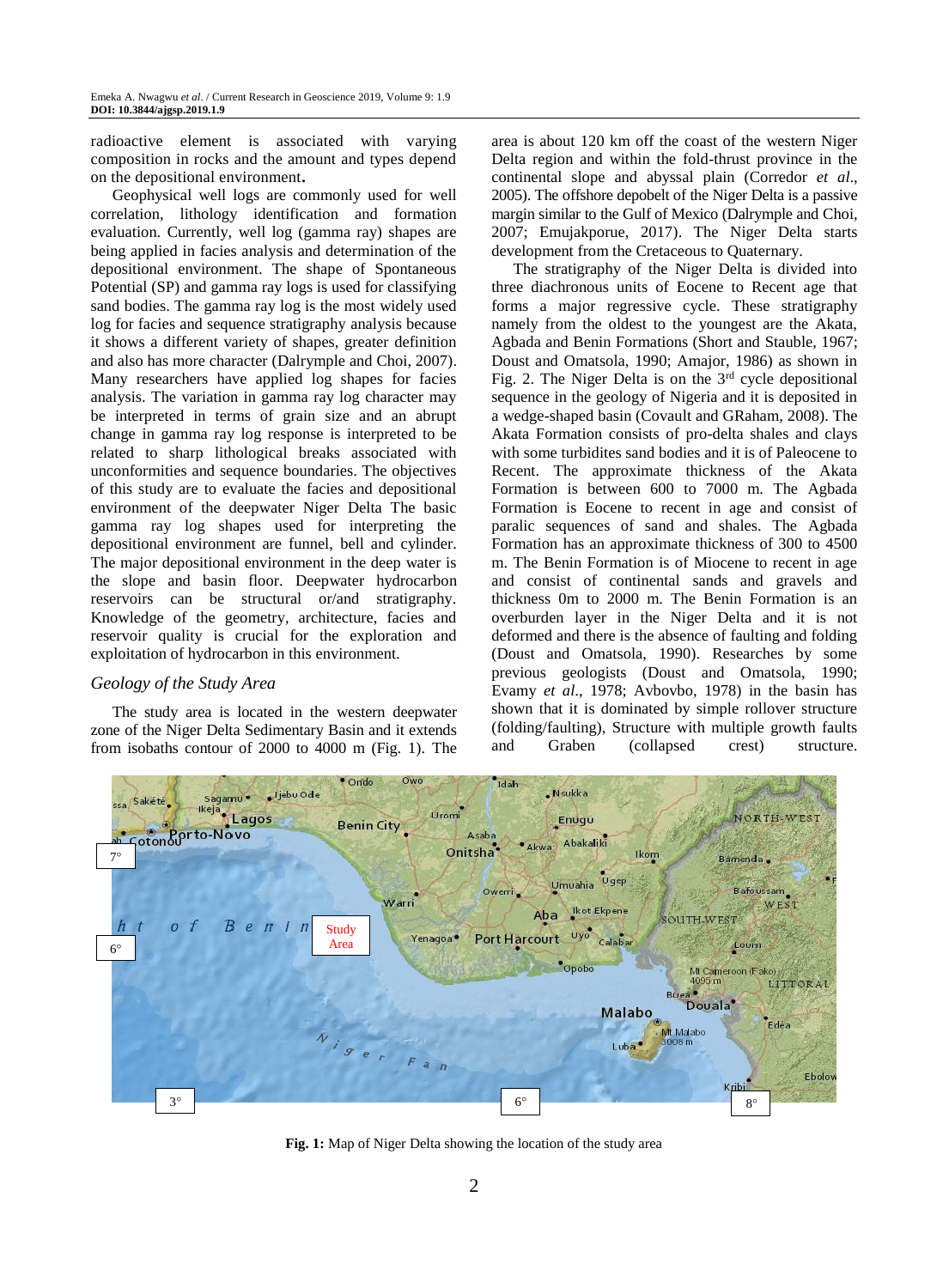| Formation | Age         | Lith. | <b>UNI</b>                                       | Description                                                            |
|-----------|-------------|-------|--------------------------------------------------|------------------------------------------------------------------------|
| Benin     | Pleistocene |       | т                                                | Continental, massive, fresh water<br>sands with minor shale interbeds. |
|           |             |       | D-1 member                                       | Merina sands and shales                                                |
| Agbada    | Pliocene    |       | Qua Iboe Shale<br>Base Qua Iboe (BQI) Reservoirs | <b>Shallow Marine Shale</b>                                            |
|           | Miocene     |       | Rubble beds                                      | Eroded Biafra sands and shales                                         |
|           |             |       | Intra-Biafra (IB) reservoirs<br>Biafra member    | Interbedded sands and shales                                           |
| Akata     |             |       |                                                  | Low density and over-pressured<br>shales of marine origin              |

**Fig. 2:** Schematic diagram of the regional Stratigraphy of the Niger Delta. (Modified from (Doust and Omatsola, 1990; Corredor *et al*., 2005))

#### **Materials and Methods**

Composite geophysical logs from two deep oil wellsEMK-1 and EMK-2 were used for this study. The data were obtained from Nigerian Agip Exploration Limited (NAEL). The composite logs consist of gamma ray, resistivity, density, neutron and sonic. Schlumberger's Petrel 2010 version software was used for processing the data. The well coordinates were used to convert the log data into true vertical depth subsea (TVDSS). The two wells EMK-1 and EMK-2 were drilled to about 3335.2 m and 4971.77 m subsea depths respectively. The two wells logs were placed against each other to facilitate correlation and assessment of data quality. The following techniques were adopted for the data analysis:

#### *Lithology Identification*

The gamma ray logs were used for lithology identification. Gamma ray log records the radioactivity of the formation encountered in the boreholes. Shale lithology is usually associated with high gamma ray radioactive response while sandstone lithology is associated with low gamma ray value. The gamma ray log is also used as measures for grain size and subsequently for inferring depositional energy. Thus coarse-grain sand, which contains little mud, will have low gamma ray value, while a fine mud will have a high gamma ray value.

#### *Well Log Facies Identification*

The shape of gamma ray log signatures is a basic tool for the interpretation of lithofacies and depositional environments. Three types of gamma ray trends or shapes can be recognized when examining the log curves. Sharp breaks in the gamma ray curve are an indication of rapid change in energy distribution and it is used to identify sand and shale units. Abrupt changes in the gamma ray log response are interpreted to be related to sharp breaks associated with unconformities and sequence boundaries. The basic gamma ray log shapes are shown in Fig. 3 and they are as follows:

Funnel shape: This is a cleaning up trend and it represents a gradual upward decrease in gamma response. It is known as the prograding process and in deepwater settings, this shape indicates an increase in sand contents. This shape also represents a gradual change from clastic to carbonate deposition. It may be interpreted as a submarine fan lobe.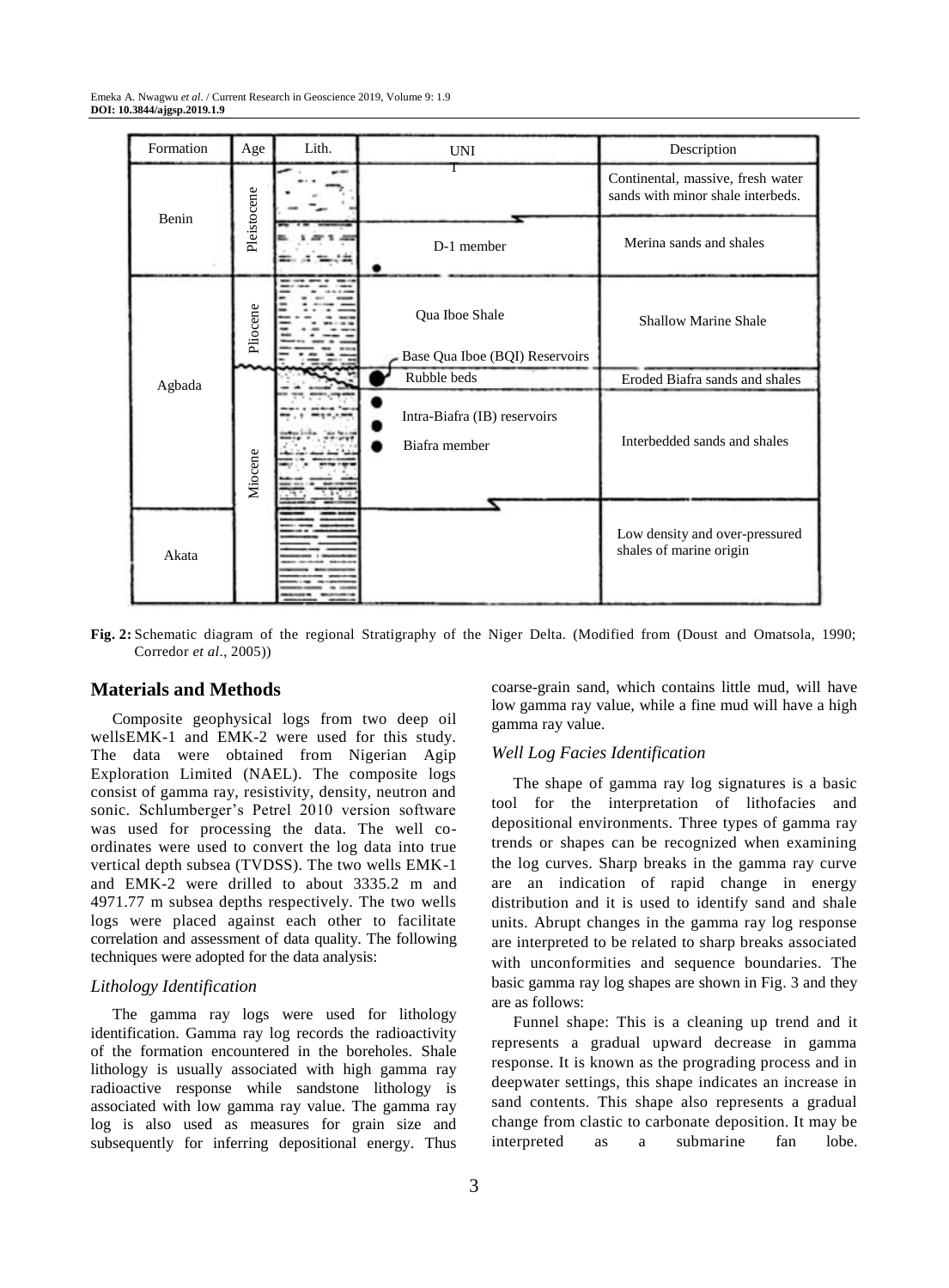| Shape                                                | Smooth | Environments                                                                              | Serrated | Environments                                                                                      |
|------------------------------------------------------|--------|-------------------------------------------------------------------------------------------|----------|---------------------------------------------------------------------------------------------------|
| Cylindrical<br>Represents<br>uniform<br>distribution |        | Aeolian dunes<br>Tidal sands<br>Fluvial channels                                          | PWM      | Deltaic distributaries<br>Turbidites channels<br>Proximal deep-sea fans                           |
| Bell shape<br>Fining<br>upwards<br>sequences         |        | Tidal sands<br>Alluvial sands<br><b>Braided</b> streams<br>Fluvial channels<br>Point bars |          | Lacustrine sands<br>Deltaic<br>distributaries<br>Turbidites channels<br>Proximal deep-sea<br>fans |
| Funnel shape<br>Coarsing<br>upward                   |        | <b>Barrier</b> bars<br><b>Beaches</b><br>Crevasse splays                                  |          | Distributary mouth<br><b>bars</b><br>Delta marine fringe<br>Distal deep-sea fans                  |

**Fig. 3:** Gamma ray log signatures and depositional environment

Bell shape: This is a dirtying up trend and it is a gradual upward increase in gamma ray response. It is known as a retrograding process. This type of curve may reflect upward fining which is an indication of a lithology change from sand to shale. This trend is an indication of a decrease in depositional energy. In the deepwater environment, this curve reflects the waning of submarine fans and submarine channel that is reducing of sand content.

Cylindrical or Block shape: This type of trend is associated with low gamma ray value having sharp boundaries and no internal change. It is also known as an aggrading process. This type of curve is common in fluvial channel sands, turbidites and in a submarine canyon filled.

Symmetrical trend: This type of trend is associated with a gradual decrease and then a gradual increase in gamma values. It is an indication of a progradation, retrogradation of clastic sediments and a submarine fan.

A change in the energy of deposition is also an indication in the environment of deposition. Stability in the gamma ray curve is a result of little or no variation in the depositional environment. The characteristics of the gamma ray curve are also very important. The gamma ray may be smooth, serrated or complex. The nature of the upper and lower contacts of the curves is also very important in the interpretation.

#### *Determination of Well Log Stacking Patterns and Parasequences for Deepwater Environments*

The log curve shapes, morphology and the nature of the lower and upper boundaries with adjacent shale units are used to recognize the log motifs. The Gamma ray logs motifs in the deepwater setting are used to differentiate slope fans and basin floor fans. The stacking patterns of the gamma ray logs were used to characterize the rate of deposition and parasequences. The identified log motifs were used to describe the parasequence as either progradational, retrogradation or aggradational. A retrogradation stacking pattern is associated with a fining upward trend in the gamma ray log. A coarsing upward trend in the gamma ray curve means a progradational stacking pattern while a blocky trend in the gamma ray curve represents an aggradational stacking pattern. Forms of stacking patterns are:

Nervous and interbedded shape – log response is characterized by the stacking of increasing and decreasing thickness with interbedded channelized patterns. This form of stacking pattern showed either prograding, retrograding or aggrading features within the sand body. This type of gamma ray response is interpreted as a slope fan depositional system.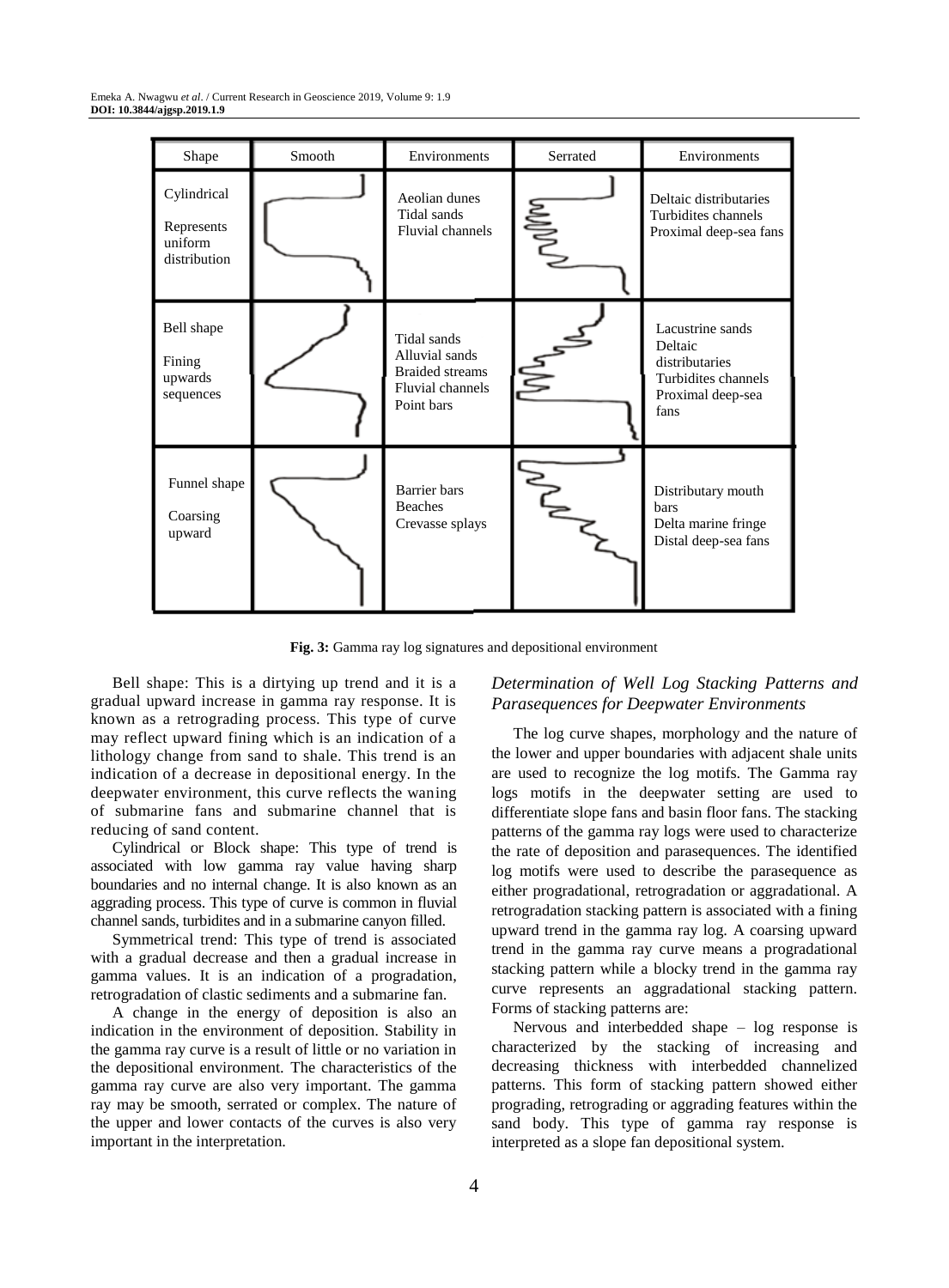Blocky and serrated shape – log response showed a cylindrical shape feature, but without abrupt terminations and facies dipping seaward. The facies showed either prograding, retrograding or aggrading features within the sand body. This can be interpreted as contourite facies in the basin floor fan depositional system.

Cylindrical or Blocky shape – the log response showed generally cylindrical or blocky morphology with quite abrupt upper and lower limits that are an indication of an abrupt decrease in gamma ray values. The facies showed aggrading features within the sand body and it is interpreted as basin floor fan depositional system.

## **Results and Discussion**

The gamma ray log was used for the identification of lithology encountered in the wells. The log motifs of prograding, retrograding and aggrading features were identified in the study area and used to characterize the depositional environment. The depositional environments were recognized by vertical grain size, log shapes and morphology.

### *Identified Lithology*

The gamma ray logs for both wells showed dominant shales (in black) and a streak of sand bodies (in yellow) as shown in Fig. 4. Sand bodies A, B, C and D were identified and correlated in wells EMK-1 and EMK-2. In the stratigraphy of the Niger Delta, this alternation of shale and sand bodies fall within the Akata formation which is of marine origin with dominant shales and probably turbiditic sand associated with minor amounts of clay and silt (Doust and Omatsola, 1990; Amajor, 1986; Burke, 1972). The thicknesses of the reservoirs in EMK-1 are greater than those in EMK-2. The blackish shales are massive and amalgamated in well EMK-1 whilst it is massive and amalgamated up to the top of sand body B in well EMK-2 and become more distal and less laterally thick from bottom of sand body B, basinward.



**Shale**

**Fig. 4:** Tops and bottoms surfaces (A, B, C and D) of sand body features in wells EMK-1 and EMK-2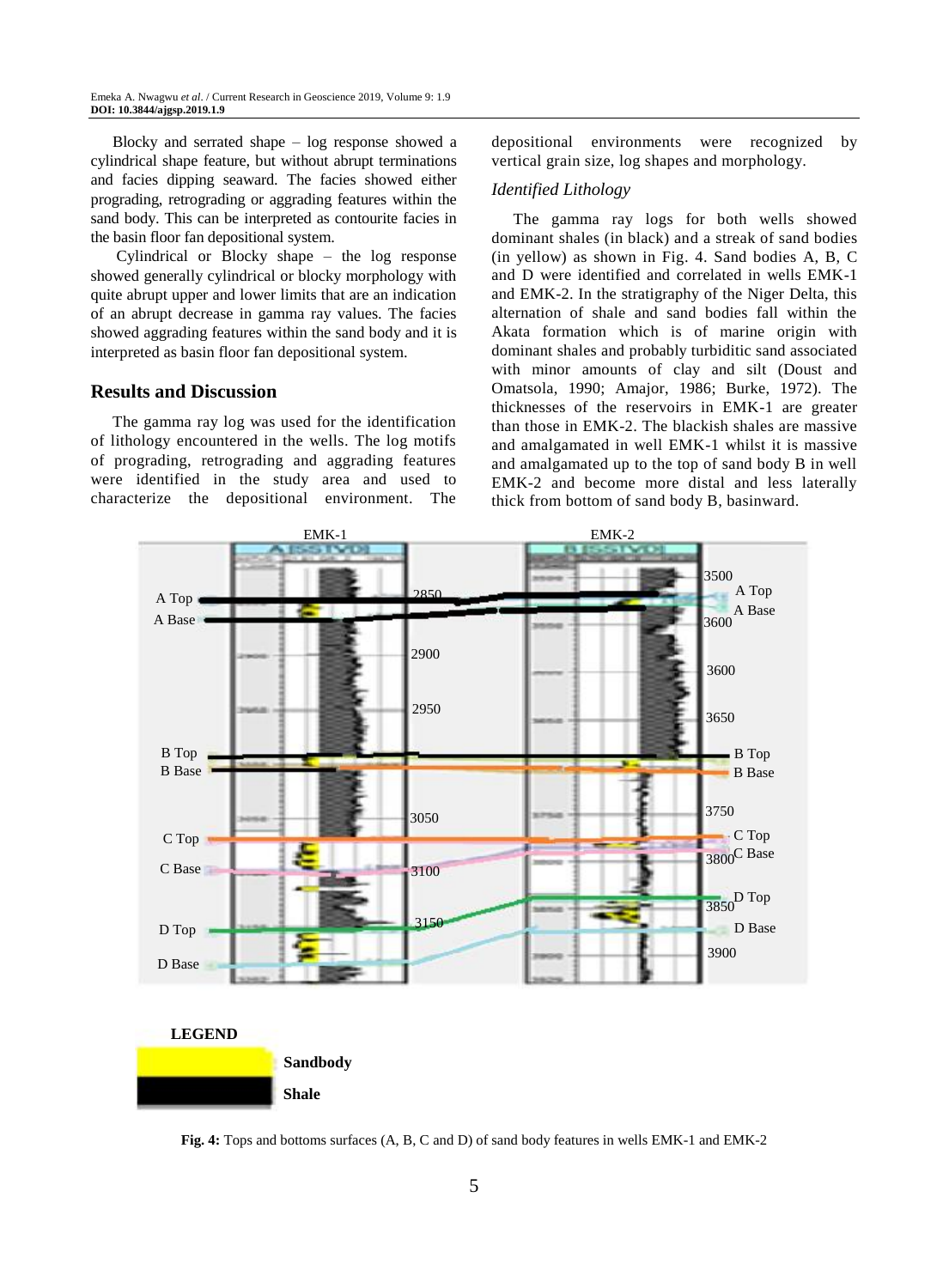

**Fig. 5:** Gamma ray log signatures observed within Akata Formation in EMK Field

#### *Identified Gamma Ray Facies*

The various curves identified in the gamma ray logs from the study area are shown in Fig. 5. The curves identified are funnel, bell, cylindrical and symmetrical. These various curves and the stacking patterns are an indication that the deepwater has been subjected to progradation, aggradation and retrograding. Serrated blocky or cylindrical curve shape without abrupt termination dominates the gamma ray logs.

#### *Gamma Ray Stacking Patterns and Parasequences*

Table 1 shows the various stacking patterns and parasequences identified in the study area. Both nervous and interbedded shape log response, blocky and serrated shape and cylindrical shapes were observed in the gamma ray logs. The pattern of deposition from bottom to top was identified and therefore bottom-top method was applied to interpret the turbidite sequences. Some sequences, for example, were shaly sand to sand (coarsening upwards sequence); clay, shaly sand to sand (coarsening upwards sequence); sand, shaly sand to clay (fining upwards sequence). This is also a confirmation that the area is characterized by prograding, retrograding and aggrading parasequences within the sand bodies.

#### *Depositional Environments*

The gamma ray log is often used to determine the shale content of a formation. The shaliness of a formation does not change suddenly rather it takes place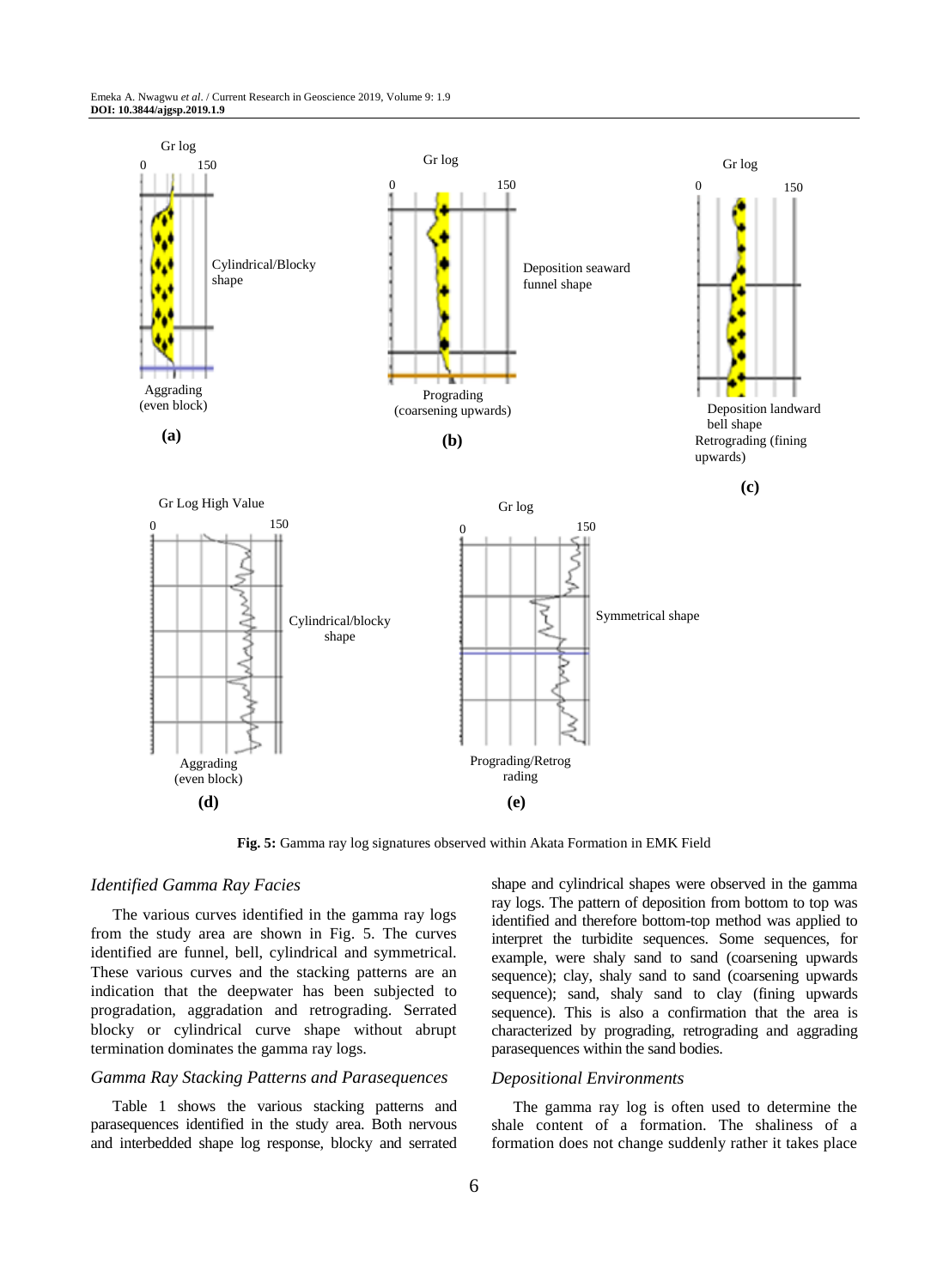gradually with depth. The gradual changes are a function of the litho-facies and the environment of deposition of the rock and they are associated with changes in grain

3875 -

size and sorting. The changes in grain size and sorting are usually controlled by facies and depositional environments.

**Table 1:** Gamma ray motifs used to characterize the depositional systems in the study area (modified from Rider, 2002)

| $\cdots$ $\cdots$<br>Shape or Curve                                                                             | Model for Interpretation                            | to entitiete the depositional systems in the stady area (modified from react), 2002,<br>Description                                                                                                                                                                         | Interpretation                                                                  | Reference             |
|-----------------------------------------------------------------------------------------------------------------|-----------------------------------------------------|-----------------------------------------------------------------------------------------------------------------------------------------------------------------------------------------------------------------------------------------------------------------------------|---------------------------------------------------------------------------------|-----------------------|
| EMK 1 [SS<br>A TOP⊕<br>2850<br>2852<br>2854<br>2855.62<br>2858<br>2860<br>2862<br>2864<br>A BASE <sub>(T</sub>  | ope Fan<br>GF<br>LCC<br>LCC                         | Nervous and inter-bedded shape -<br>log response is characterized by<br>a stacking of increasing and<br>decreasing thickness with inter-<br>bedded channelized patterns.<br>The facie show either prograding,<br>retrograding or aggrading features<br>within the sand body | This interprets slope<br>fans depositional<br>system.                           | Vail et al.<br>(1991) |
| EMK<br>マアアハ<br>3780<br>3782<br>784                                                                              | 3asin Floor Fan<br>Gr<br>BBF<br>HST<br>TST          | Cylindrical or Blocky shape - the<br>log response showed a general<br>cylindrical or blocky morphology<br>with quite abrupt upper and lower<br>limits (abrupt decrease in gamma<br>ray values. The facies show<br>aggrading features within the<br>sand body.               | This interprets the<br>basin floor fan<br>depositional system.                  | Vail et al.<br>(1991) |
| <b>EMK 2 [SSTVD]</b><br>SSTVD<br>3842.5<br>3845<br>8847.5<br>3850<br>3852.5<br>3855<br>8857.5<br>3860<br>8862.5 | Contourite<br>G.<br><b>Contourite</b><br><b>BBF</b> | Blocky and serrated shape -<br>showed cylindrical feature but<br>without abrupt terminations and<br>facie dipping seaward.                                                                                                                                                  | This interprets<br>contourite in the<br>basin floor fan<br>depositional system. | Vail et al.<br>(1991) |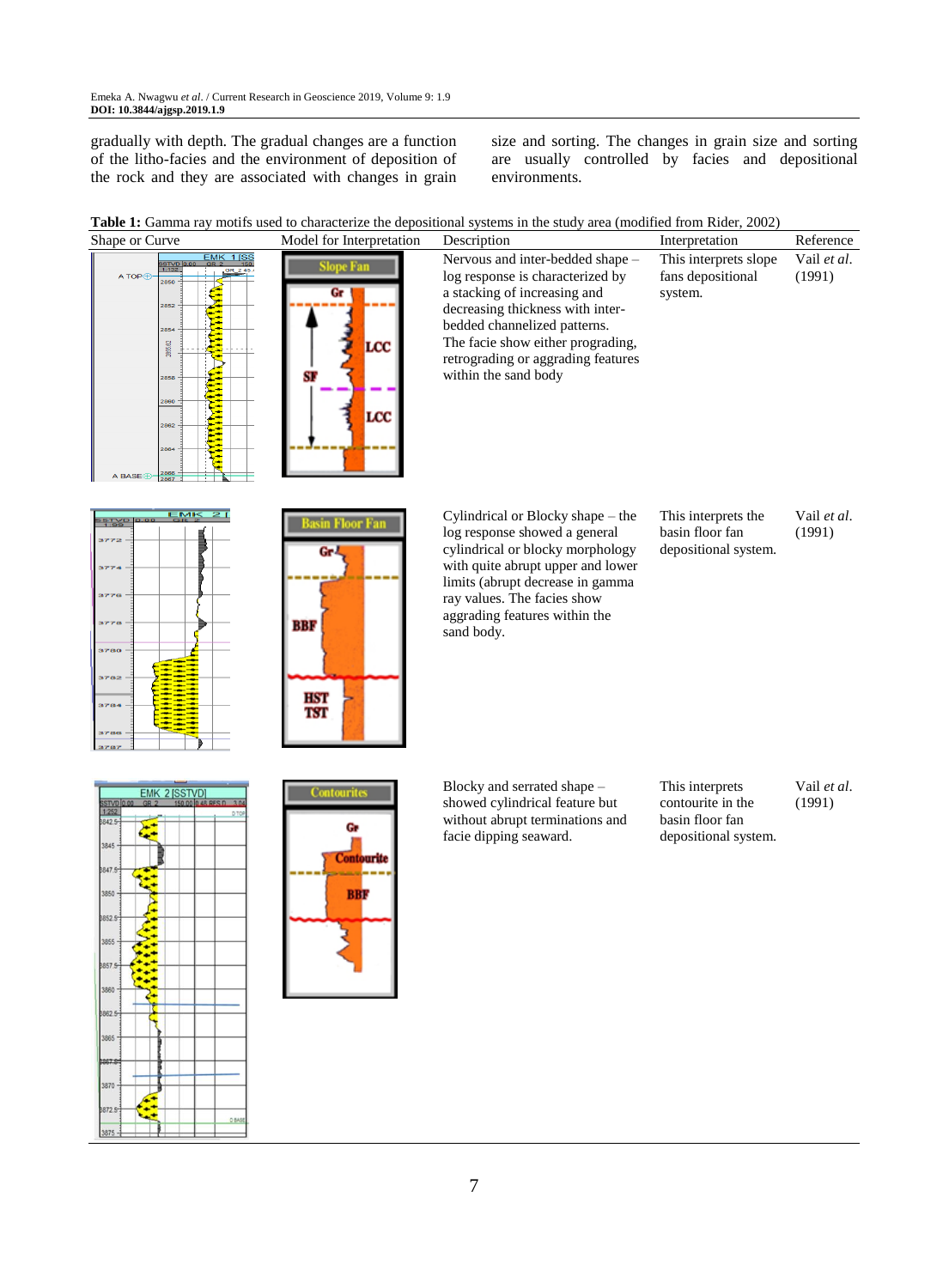| Gr log motif for<br>well EMK-1                                            | Architectural feature                                                                                              | Depositional system                                                                           | Age                                |           | Depositional cycle Subsea cycle depth (m) Thickness (m) |       |
|---------------------------------------------------------------------------|--------------------------------------------------------------------------------------------------------------------|-----------------------------------------------------------------------------------------------|------------------------------------|-----------|---------------------------------------------------------|-------|
| 2850<br>2852<br>2854<br>2856<br>2858<br>2860<br>2862<br>2864<br>2866      | Gamma ray log (Gr)<br>showed stacking of<br>increasing and<br>decreasing thickness<br>with interbedded<br>patterns | Sandbody 'A' is<br>interpreted as slope<br>fans. Compare with<br>models in figure<br>$1.6A$ . | Youngest Sequence,<br>Sandbody 'A' | 4th cycle | $-2849.55$<br>to<br>$-2866.20$                          | 16.65 |
| 2994<br>ä<br>2996<br>Ŝ<br>2998<br><b>Contract</b><br>3000<br>3002<br>3075 | Gamma ray log<br>showed stacking of<br>increasing and<br>decreasing thickness<br>with interbedded<br>patterns.     | Sandbody 'B' is<br>interpreted as slope<br>fans. Compare with<br>models in figure<br>$1.6A$ . |                                    | 3rd cycle | $-2994.04$<br>to<br>$-3002.99$                          | 8.95  |
| 3080<br>3085<br>3090<br>3095<br>3155<br>3160                              | Gr log showed<br>stacking of increasing<br>and decreasing<br>thickness with<br>interbedded patterns.               | Sandbody 'C' is<br>interpreted as slope<br>fans. Compare with<br>models in figure             |                                    | 2nd cycle | $-3071.55$<br>to<br>$-3094.50$                          | 25.99 |
| 3165<br>Æ<br>$3170 -$<br>3175<br>3180<br>3185                             | Gr log showed<br>stacking of increasing<br>and decreasing<br>thickness with<br>interbedded patterns.               | Sandbody 'D' is<br>interpreted as slope<br>fans. Compare with<br>models in figure             | Oldest Sequence,<br>Sandbody 'D"   | 1st cycle | $-3154.90$<br>to<br>$-3184.75$                          | 29.88 |

**Fig. 6:** Interpreted architectural, depositional system, depths/locations and thickness of sand bodies A, B, C and D on well EMK-1 based on gamma ray log

Sand bodies A, B, C and D were used to characterize the internal gross architecture of depositional environment systems of the study area (Fig. 6). The log motifs of prograding, retrograding and aggrading features identified in the study area were used to characterize the depositional environment. The depositional environment is divided into the submarine slope fans and basin floor fans. Based on the identified log motifs, slope fans depositional system, contourite facies in the basin floor fan depositional system and basin floor fan depositional system were identified. Similar log patterns were interpreted in the offshore, Niger Delta and other studies of clastic depositional systems from other basins around the world (Adeogba *et al*., 2005; Doust and Omatsola, 1990; Weber and Daukoru, 1975; Beka and Otti, 1995).

## **Conclusion**

The lithofacies and environment of deposition of the EMK field have been described. The study area is within the Akata formation due to the dominant shale

interpreted from the gamma ray logs in the study area. Four sand bodies were identified from the gamma ray log. The gamma ray curves and the stacking patterns of the logs were used to characterize and interpret the depositional environment. This study has further emphasized the importance of the gamma ray logs in lithofacies and depositional environment analysis**.**

#### **Acknowledgment**

We wish to appreciate the Department of Petroleum Resources (DPR) for approving the released of the data a and Agip Petroleum Development Company for providing the data available

#### **Author's Contributions**

**Emeka A. Nwagwu:** Obtained the data from the company and did the work as part of his MSc thesis.

**Sylvester A**. **Ugwu:** Supervised the thesis.

**Godwin O. Emujakporue:** Co-supervised the thesis and also prepared the manuscript.

**R. Oghonya:** Reviewed and typeset the manuscript.